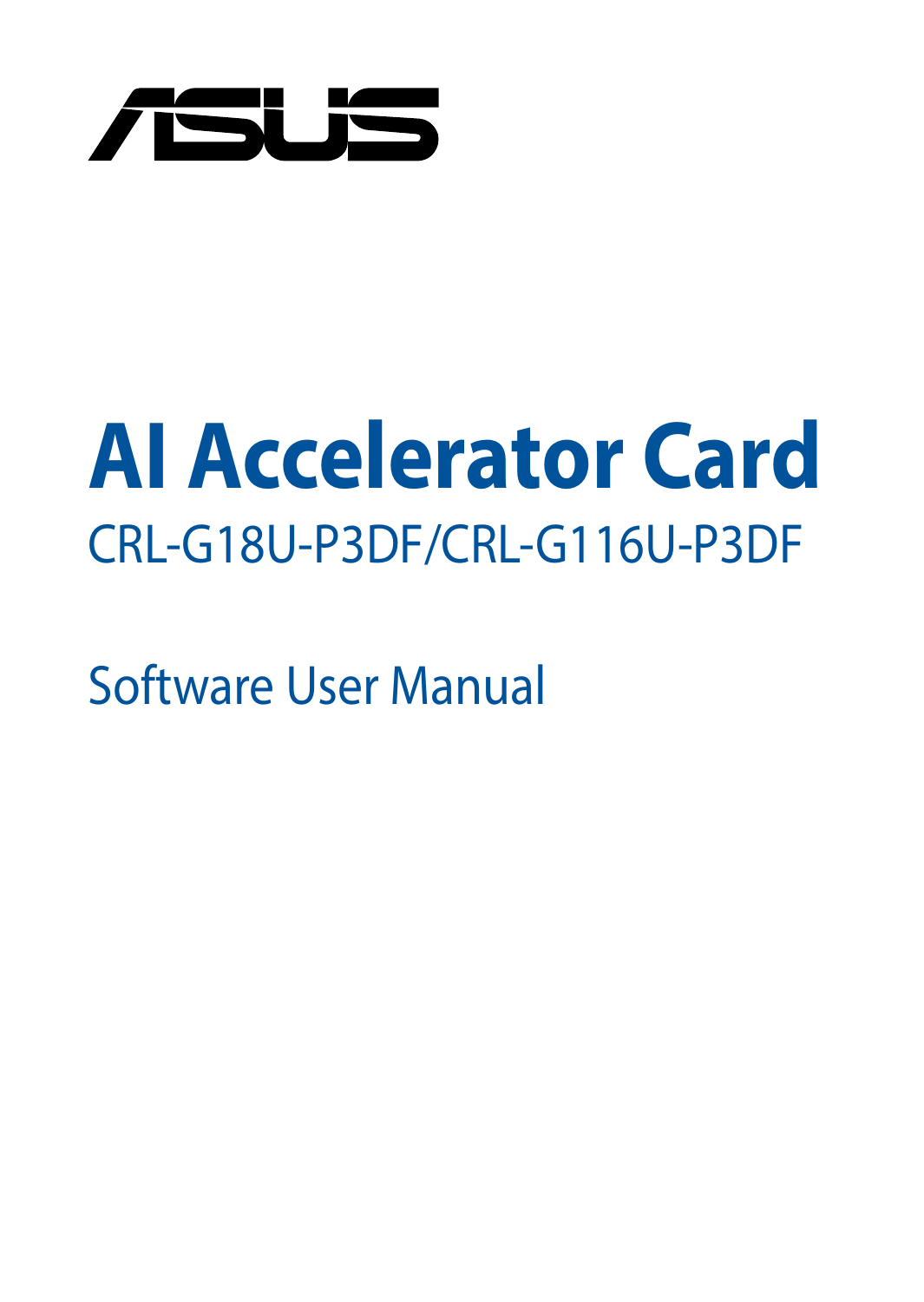#### **First Edition December 2020 E17563**

#### **COPYRIGHT INFORMATION**

No part of this manual, including the products and software described in it, may be reproduced, transmitted, transcribed, stored in a retrieval system, or translated into any language in any form or by any means, except documentation kept by the purchaser for backup purposes, without the express written permission of ASUSTeK COMPUTER INC. ("ASUS")

ASUS PROVIDES THIS MANUAL "AS IS" WITHOUT WARRANTY OF ANY KIND, EITHER EXPRESS OR IMPLIED, INCLUDING BUT NOT LIMITED TO THE IMPLIED WARRANTIES OR CONDITIONS OF MERCHANTABILITY OR FITNESS FOR A PARTICULAR PURPOSE. IN NO EVENT SHALL ASUS, ITS DIRECTORS, OFFICERS, EMPLOYEES OR AGENTS BE LIABLE FOR ANY INDIRECT, SPECIAL, INCIDENTAL, OR CONSEQUENTIAL DAMAGES (INCLUDING DAMAGES FOR LOSS OF PROFITS, LOSS OF BUSINESS, LOSS OF USE OR DATA, INTERRUPTION OF BUSINESS AND THE LIKE), EVEN IF ASUS HAS BEEN ADVISED OF THE POSSIBILITY OF SUCH DAMAGES ARISING FROM ANY DEFECT OR ERROR IN THIS MANUAL OR **PRODUCT** 

Products and corporate names appearing in this manual may or may not be registered trademarks or copyrights of their respective companies, and are used only for identification or explanation and to the owners' benefit, without intent to infringe.

SPECIFICATIONS AND INFORMATION CONTAINED IN THIS MANUAL ARE FURNISHED FOR INFORMATIONAL USE ONLY, AND ARE SUBJECT TO CHANGE AT ANY TIME WITHOUT NOTICE, AND SHOULD NOT BE CONSTRUED AS A COMMITMENT BY ASUS. ASUS ASSUMES NO RESPONSIBILITY OR LIABILITY FOR ANY ERRORS OR INACCURACIES THAT MAY APPEAR IN THIS MANUAL, INCLUDING THE PRODUCTS AND SOFTWARE DESCRIBED IN IT.

Copyright © 2020 ASUSTeK COMPUTER INC. All Rights Reserved.

#### **LIMITATION OF LIABILITY**

Circumstances may arise where because of a default on ASUS' part or other liability, you are entitled to recover damages from ASUS. In each such instance, regardless of the basis on which you are entitled to claim damages from ASUS, ASUS is liable for no more than damages for bodily injury (including death) and damage to real property and tangible personal property; or any other actual and direct damages resulted from omission or failure of performing legal duties under this Warranty Statement, up to the listed contract price of each product.

ASUS will only be responsible for or indemnify you for loss, damages or claims based in contract, tort or infringement under this Warranty Statement.

This limit also applies to ASUS' suppliers and its reseller. It is the maximum for which ASUS, its suppliers, and your reseller are collectively responsible.

UNDER NO CIRCUMSTANCES IS ASUS LIABLE FOR ANY OF THE FOLLOWING: (1) THIRD-PARTY CLAIMS AGAINST YOU FOR DAMAGES; (2) LOSS OF, OR DAMAGE TO, YOUR RECORDS OR DATA; OR (3) SPECIAL, INCIDENTAL, OR INDIRECT DAMAGES OR FOR ANY ECONOMIC CONSEQUENTIAL DAMAGES (INCLUDING LOST PROFITS OR SAVINGS), EVEN IF ASUS, ITS SUPPLIERS OR YOUR RESELLER IS INFORMED OF THEIR POSSIBILITY.

#### **SERVICE AND SUPPORT**

Visit our multi-language web site at **https://www.asus.com/support/**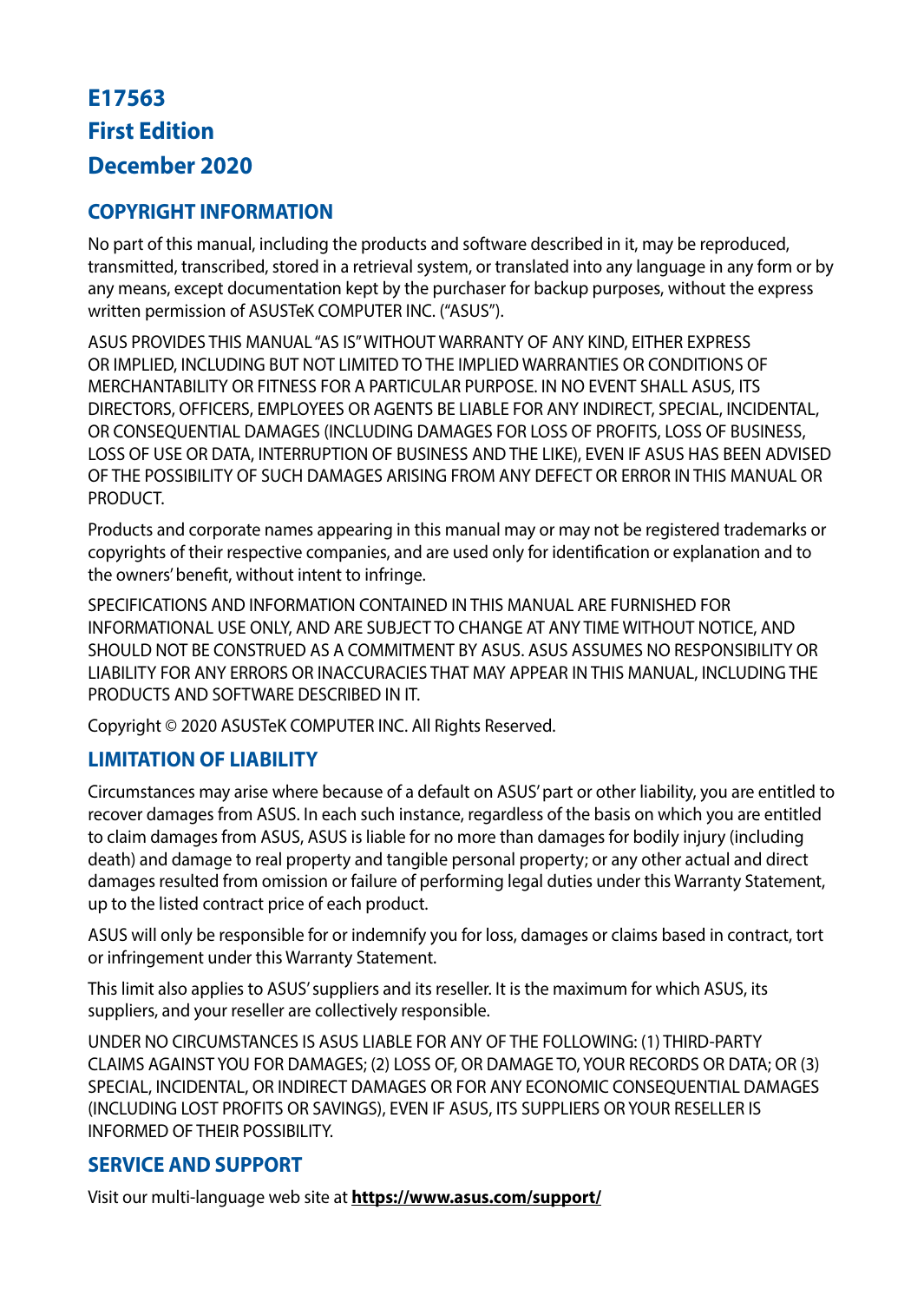### **Contents**

| 1. |      |  |  |  |
|----|------|--|--|--|
| 2. |      |  |  |  |
|    | 2.1  |  |  |  |
|    | 2.2. |  |  |  |
|    | 2.3. |  |  |  |
|    | 2.4  |  |  |  |
| 3. |      |  |  |  |
|    | 3.1  |  |  |  |
|    | 3.2  |  |  |  |
|    |      |  |  |  |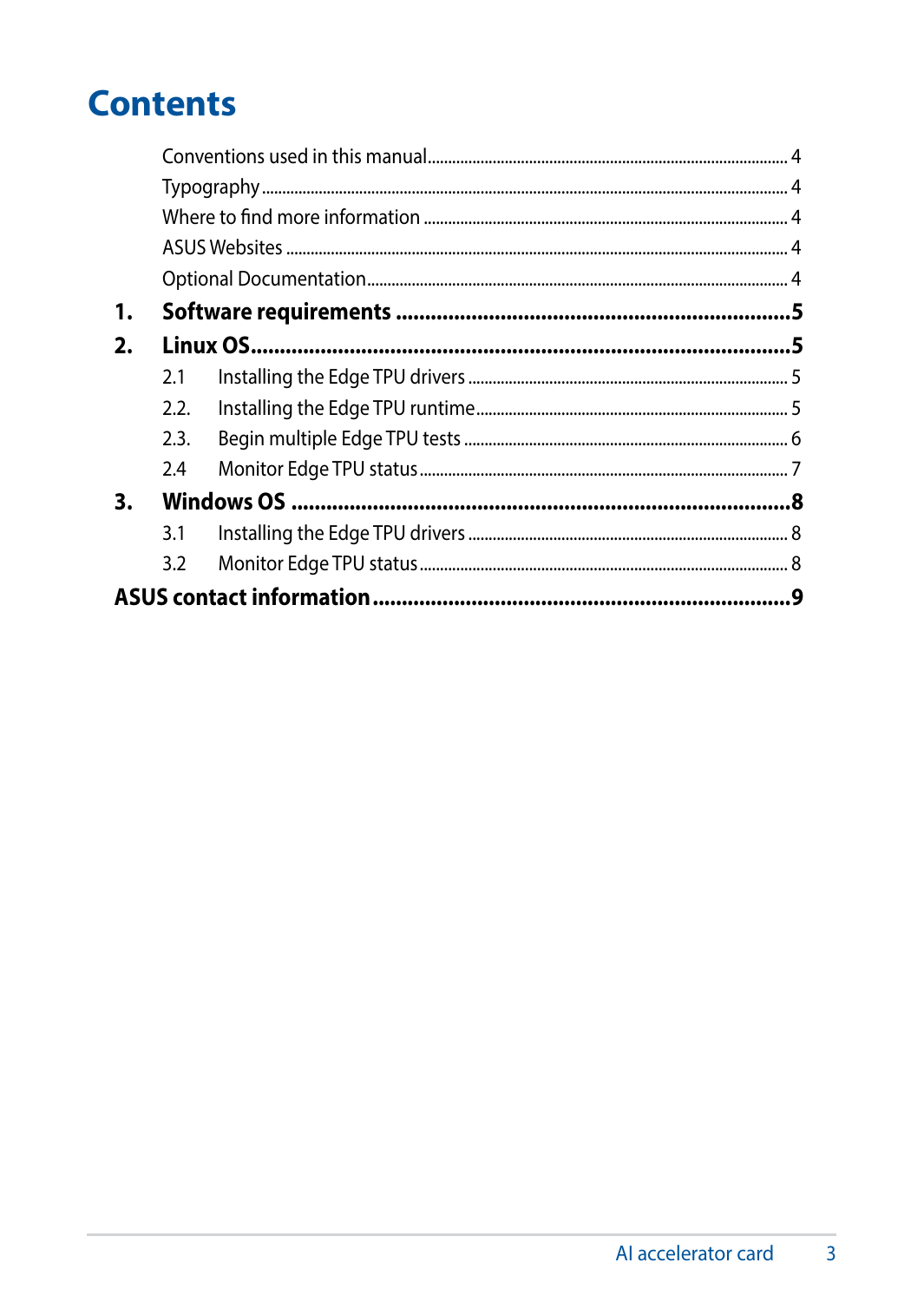### <span id="page-3-0"></span>**Conventions used in this manual**

To highlight key information in this manual, some text are presented as follows:

**IMPORTANT!** This message contains vital information that must be followed to complete a task.

**NOTE:** This message contains additional information and tips that can help complete tasks.

**WARNING!** This message contains important information that must be followed to keep you safe while performing certain tasks and prevent damage to your Single Board Computer's data and components.

### **Typography**

**Bold text** Indicates a menu or an item to select. *Italic* This indicates sections that you can refer to in this manual.

### **Where to find more information**

Refer to the following sources for additional information and for product and software updates.

### **ASUS Websites**

The ASUS websites worldwide (https://www.asus.com/) provide updated information on ASUS hardware and software products. The ASUS websites are listed in the ASUS Contact Information on the inside front cover of this installation guide.

### **Optional Documentation**

Your product package may include optional documentation, such as warranty flyers, that may have been added by your dealer. These documents are not part of the standard package.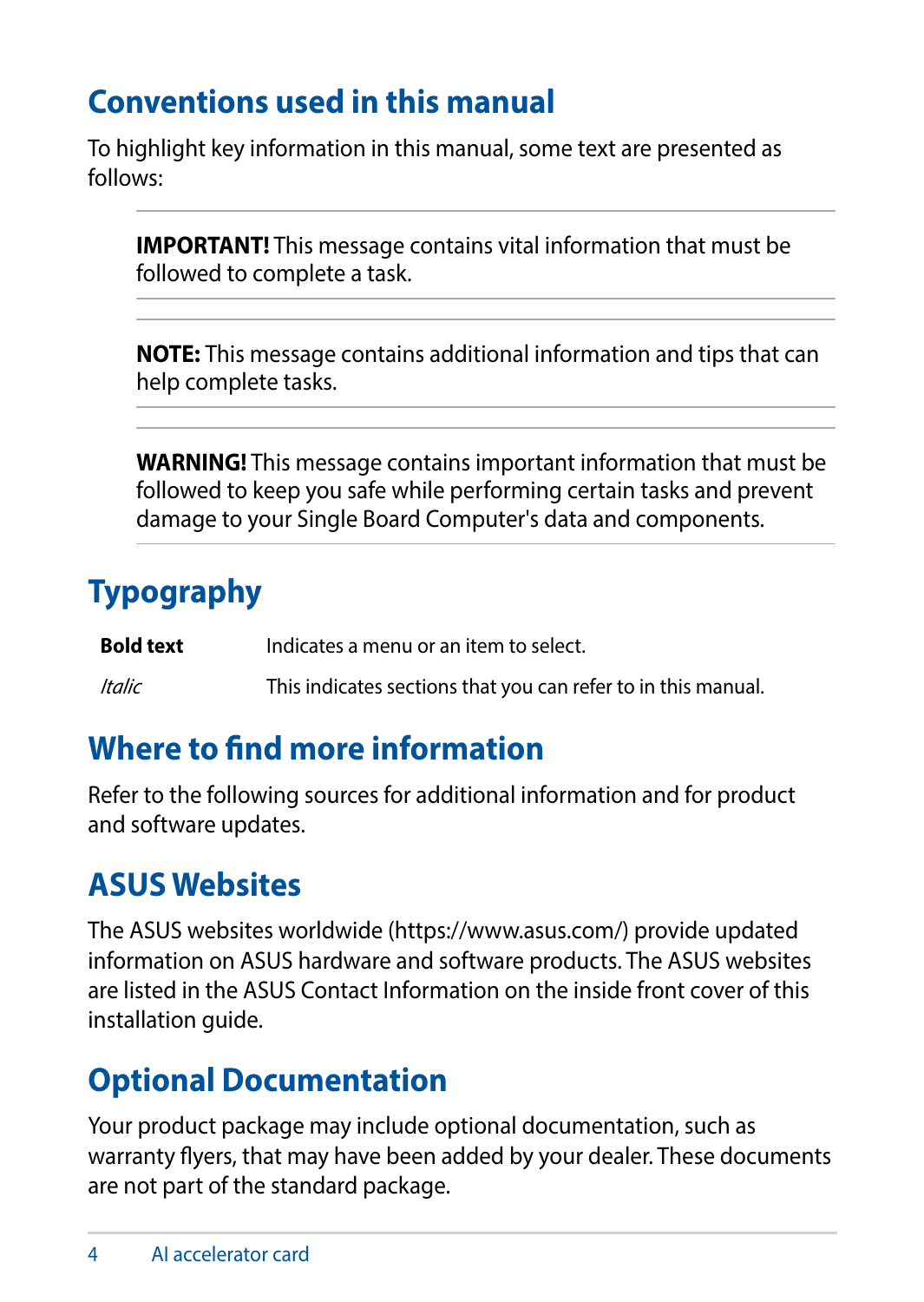### <span id="page-4-0"></span>**1. Software requirements**

- Workstation running Ubuntu/Debian/Windows 10 (stable release preferred e.g. Ubuntu 18.04.4 or Debian Buster)
- Assembled AI Accelerator Card, installed into the workstation's PCIe slot.

**NOTE:** For more information on installing the AI Accelerator card to the system's PCIe slot, please refer to *2.2 Card Installation* in the **Hardware User Manual**.

• Working network connection.

### **2. Linux OS**

**NOTE:** The command line results are for reference only and may differ according to your system.

### **2.1 Installing the Edge TPU drivers**

Please visit<https://coral.ai/docs/m2/get-started/#2a-on-linux>and "2a: On Linux" for more information on installing the Edge TPU drivers on Linux.

### **2.2 Installing the Edge TPU runtime**

The Edge TPU runtime is required to communicate with the Edge TPU. You can install the Edge TPU runtime on your host computer using the following command:

```
$ sudo apt-get update
$ sudo apt-get install libedgetpu1-std python3-edgetpu 
libpython3-dev build-essential libusb-1.0-0-dev
```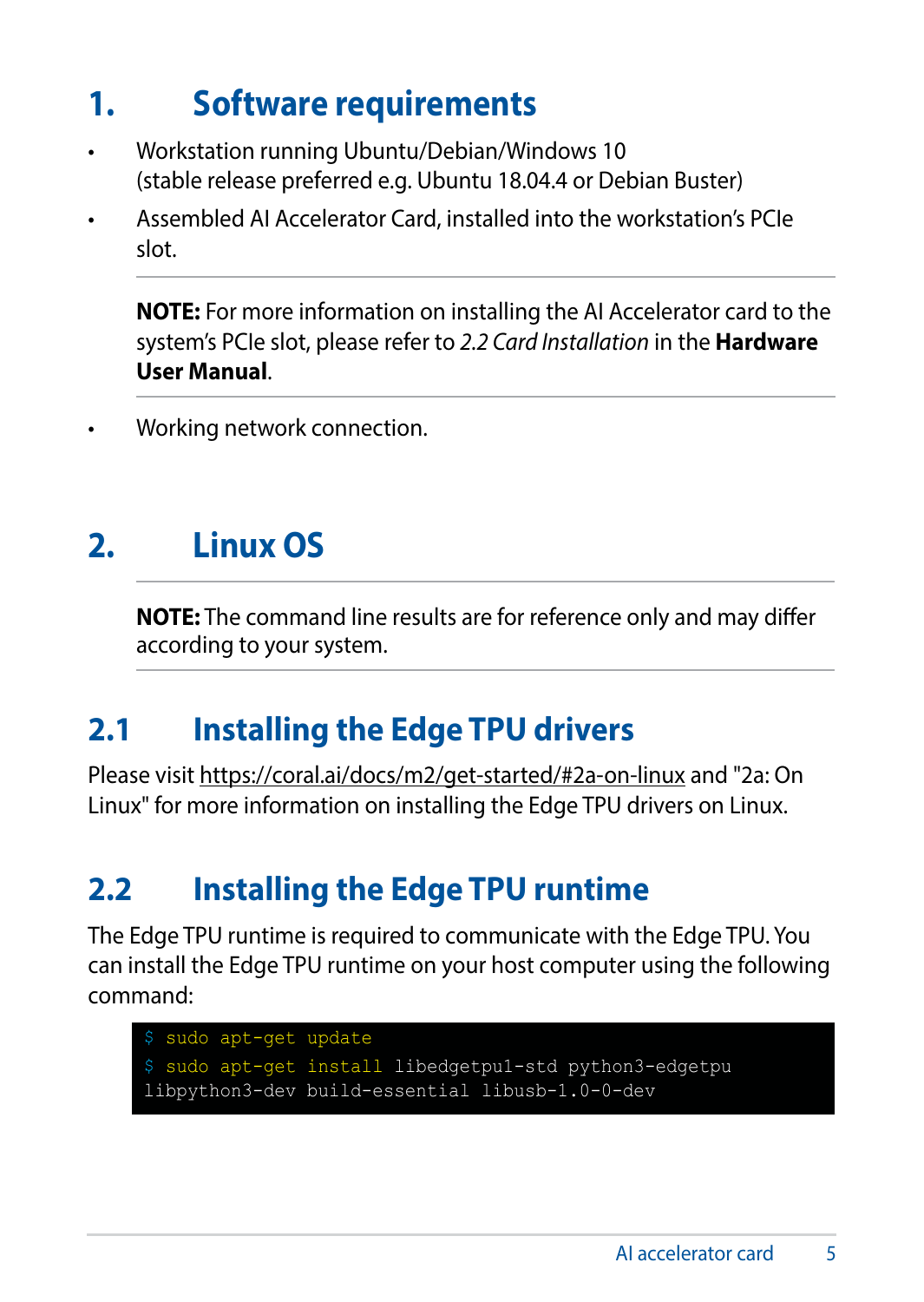### <span id="page-5-0"></span>**2.3 Begin multiple Edge TPU tests**

1. Clone the "edgetpu" source code of Google from github.

\$ git clone https://github.com/google-coral/edgetpu

2. Open the "edgetpu" folder, then enter the following commands to test multiple Edge TPUs:

```
$ cd edgetpu/benchmarks
$ python3 multiple tpus performance analysis.py
```
3. You can check the test result through the Pass or fail log.

```
multiple tpus performance analysis.cc:108] Model name:
mobilenet v1 \overline{1.0} 224 quant edgetpu.tflite
multiple tpus performance analysis.cc:82] Single Edge TPU base
time 69760.4 seconds.
multiple tpus performance analysis.cc:84] # TPUs: speedup:
1.99319
multiple tpus performance analysis.cc:84] # TPUs: speedup:
2.9895
multiple tpus performance analysis.cc:84] # TPUs: speedup:
3.94866
multiple tpus performance analysis.cc:84] # TPUs: speedup:
4.89411
multiple tpus performance analysis.cc:84] # TPUs: speedup:
5.77968
multiple tpus performance analysis.cc:84] # TPUs: speedup:
6.66029
```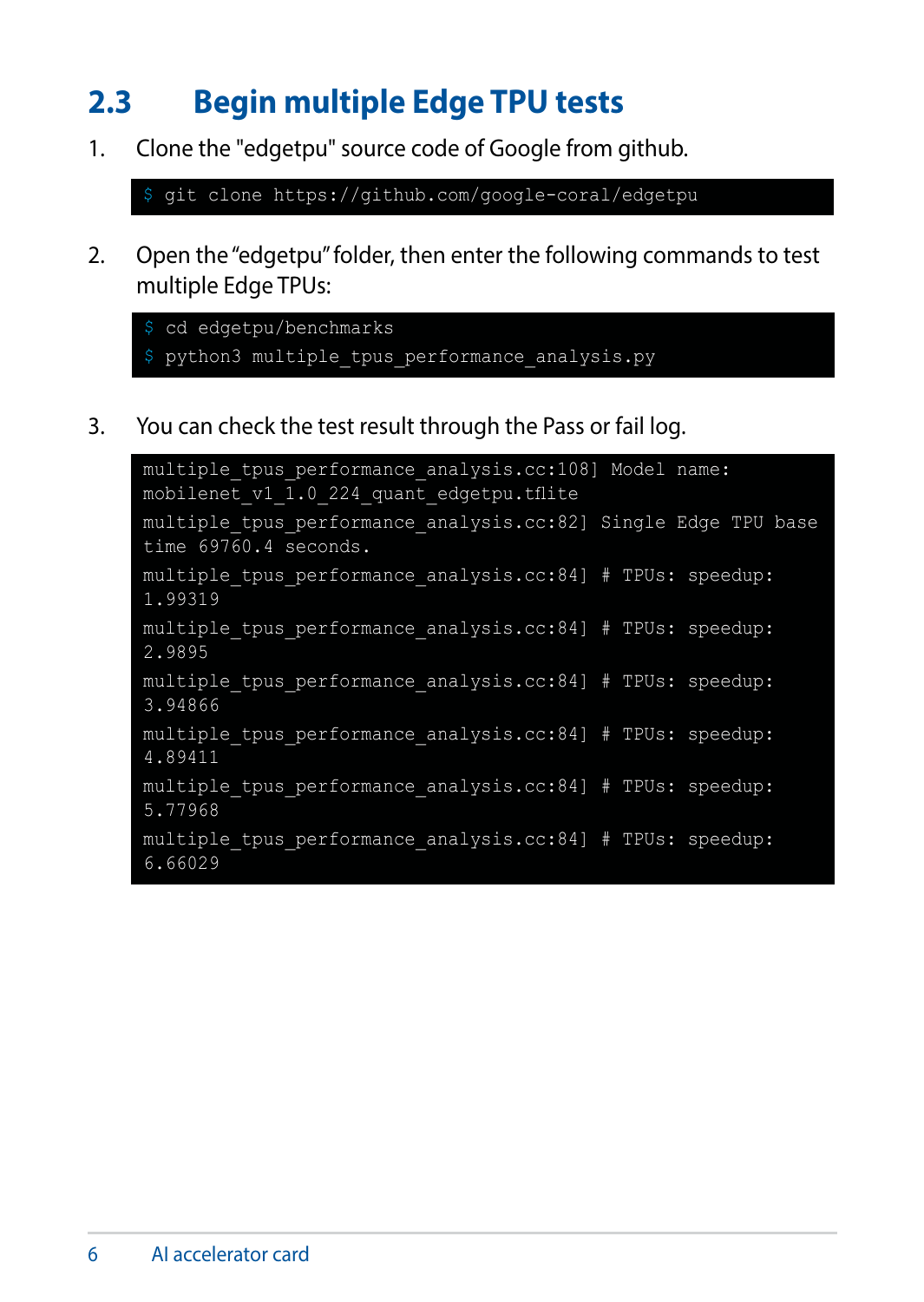### <span id="page-6-0"></span>**2.4 Monitor Edge TPU status**

#### **2.4.1 Related commands for multiple Edge TPUs**

You can find a brief list of related commands for multiple Edge TPUs monitoring in the table below:

| l Task                 | <b>Command</b>                                       |
|------------------------|------------------------------------------------------|
| Amount of<br>Edge TPUs | ls -1 /sys/class/apex/                               |
| Link speed             | cat /sys/class/apex/apex */device/current link speed |
| Link width             | cat /sys/class/apex/apex */device/current link width |

**NOTE:** Please refer to https://coral.ai/docs/pcie-parameters for more information.

#### **2.4.2 API list**

For more information on Edge TPU API you can visit the Google webpage at https://coral.ai/docs/edgetpu/api-intro/#edge-tpu-api-overview.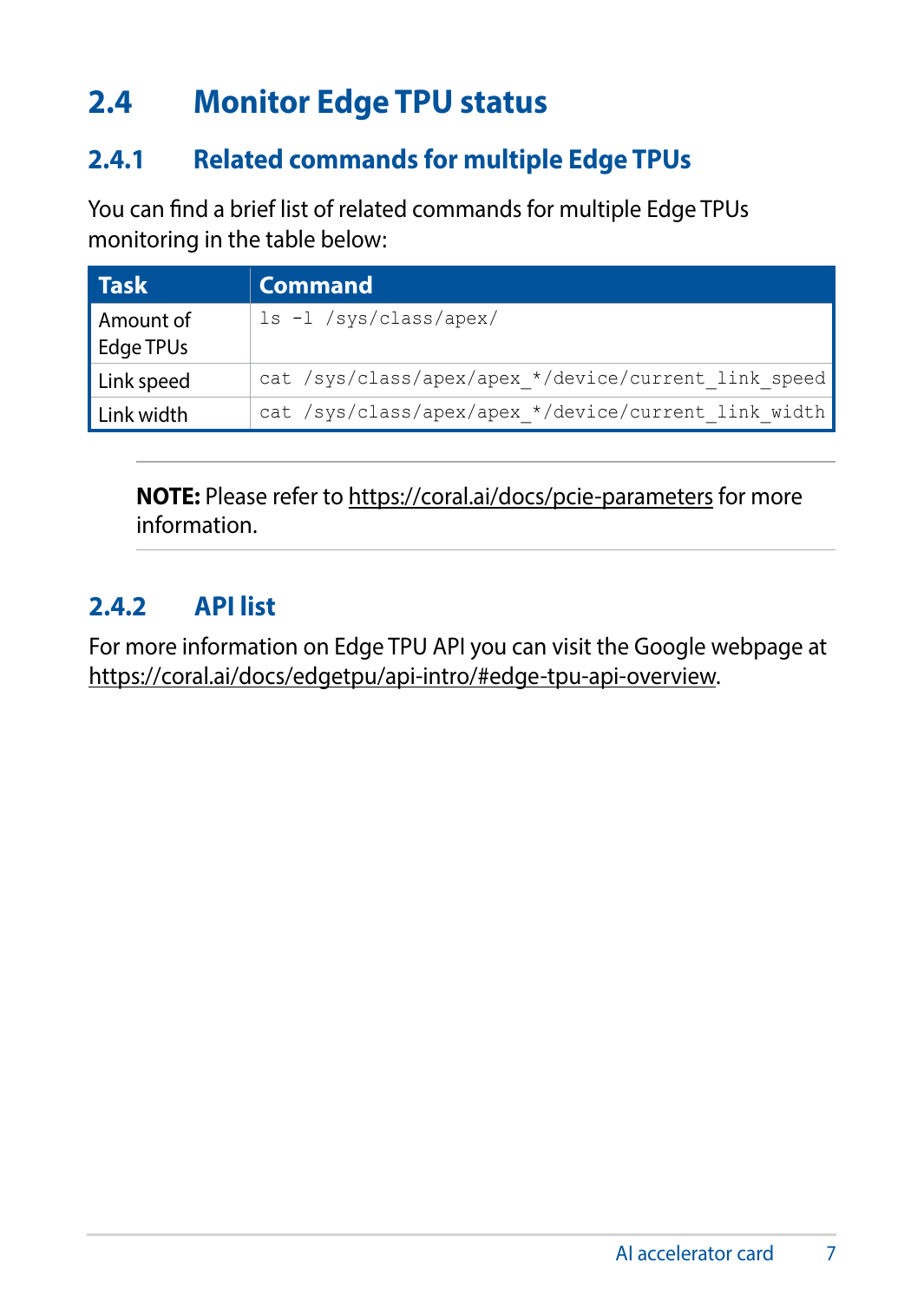### <span id="page-7-0"></span>**3. Windows OS**

### **3.1 Installing the Edge TPU drivers**

Please visit [https://coral.ai/docs/m2/get-started/#2b-on-](https://coral.ai/docs/m2/get-started/#2b-on-windows)windows and "2a: On Windows" for more information on installing the Edge TPU drivers on **Windows** 

### **3.2 Monitor Edge TPU status**

### **3.2.1 Related commands for multiple Edge TPUs**

You can get the Edge TPU temperature with the following PowerShell command:

Get-Counter -Counter '\Coral PCIE Accelerator(\*)\Temperature'

**NOTE:** Please refer to https://coral.ai/docs/pcie-parameters/#using-theparameters-on-windows for more information.

#### **3.2.2 API list**

For more information on Edge TPU API you can visit the Google webpage at https://coral.ai/docs/edgetpu/api-intro/#edge-tpu-api-overview.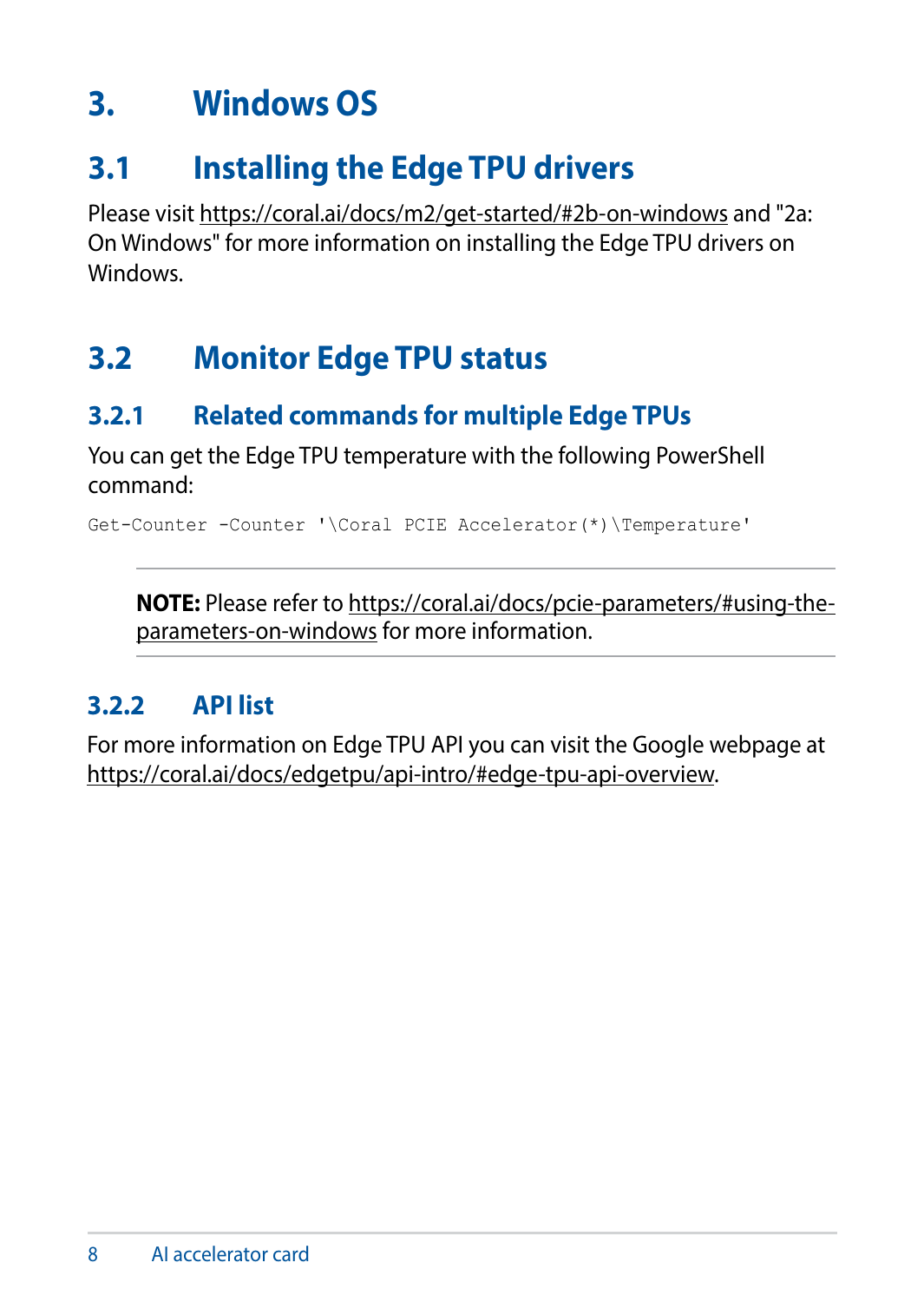### <span id="page-8-0"></span>**ASUS contact information**

#### **ASUSTeK COMPUTER INC.**

| Address   | 1F., No. 15, Lide Rd., Beitou Dist., Taipei City 112, Taiwan |
|-----------|--------------------------------------------------------------|
| Telephone | +886-2-2894-3447                                             |
| Fax       | +886-2-2890-7798                                             |
| Web site  | www.asus.com                                                 |

#### *Technical Support*

| Telephone      | +86-21-38429911                                          |
|----------------|----------------------------------------------------------|
| Fax            | +86-21-5866-8722, ext. 9101#                             |
| Online support | https://www.asus.com/support/Product/ContactUs/Services/ |
|                | questionform/?lang=en                                    |

#### **ASUS COMPUTER INTERNATIONAL (America)**

Address 48720 Kato Rd., Fremont, CA 94538, USA Telephone +1-510-739-3777  $Fax$   $+1-510-608-4555$ <br>Web site<br> $b$ ttp://www.asus http://www.asus.com/us/

## *Technical Support*

Support fax <br>
Telephone +1-812-282-2787 +1-812-282-2787 Online support https://www.asus.com/support/Product/ContactUs/Services/ questionform/?lang=en-us

### **ASUS COMPUTER GmbH (Germany and Austria)**

Harkortstrasse 21-23, 40880 Ratingen, Germany Web site<br>
Online contact<br>
Notine contact<br>
Noting://www.asus.com/sur https://www.asus.com/support/Product/ContactUs/Services/ questionform/?lang=de-de

#### *Technical Support*

Telephone (DE) +49-2102-5789557

Telephone (AT) +43-1360-2775461 Online support https://www.asus.com/de/support

**Call center:** https://www.asus.com/support/CallUs